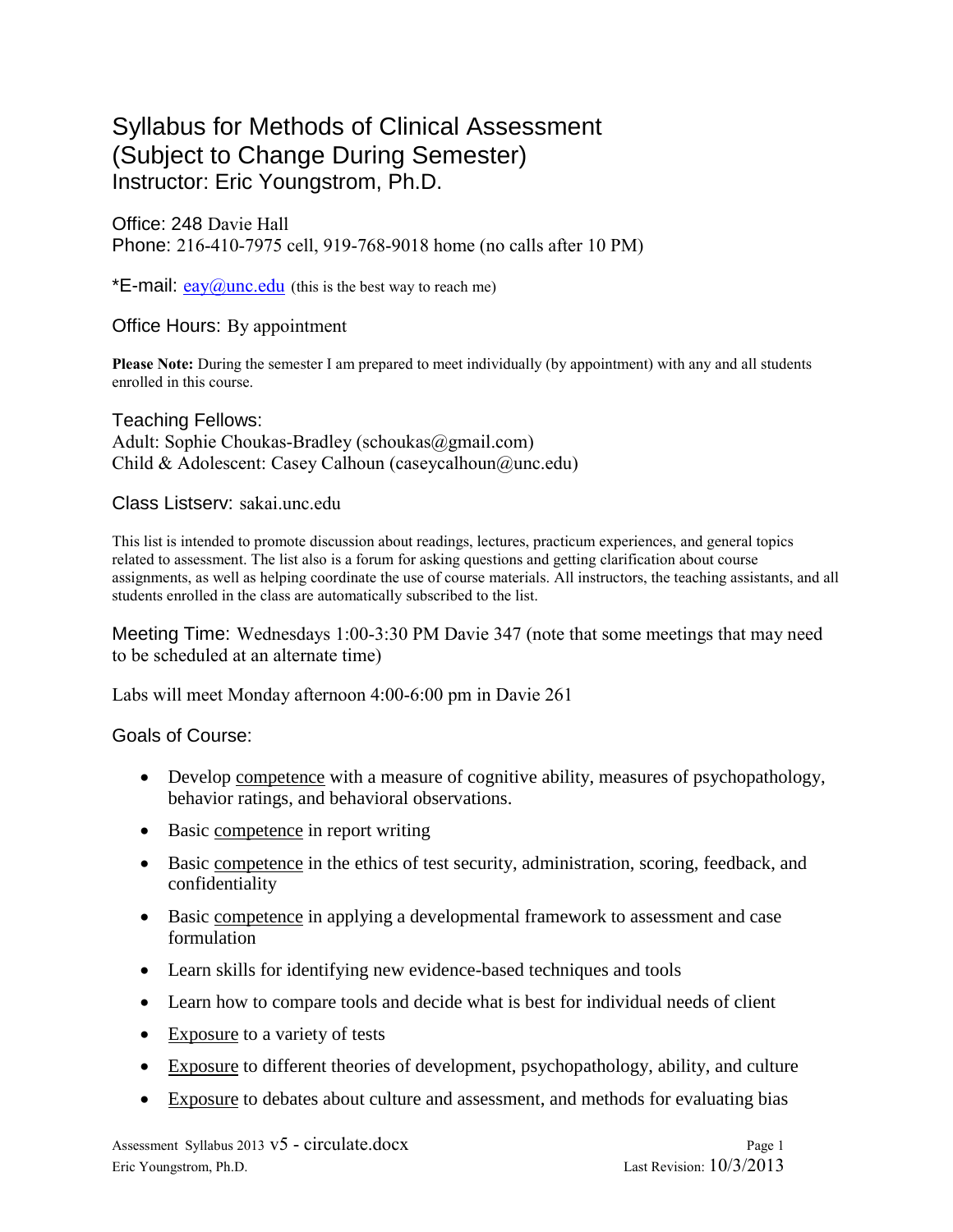Begin building resources for your clinical practice

## Grading:

My main concern is that you learn skills and concepts to a sufficient degree of competence to support your progression through the program (e.g., later clinical placements), and that you learn an attitude and approach to updating your skills and changing your practice throughout your career. Grades are not as important in graduate school as they were previously in your education. Grading will still be done mainly to provide feedback about your progress with the material and its application. There will be separate grades for the didactic and practicum components of the course. For the didactic, there will be two exams (30% of grade for midterm. 30% for final), a grade for participation (15%), and a grade for assignments throughout the semester (25%). Given the nature of the material, much of the content has objectively correct answers, and students will demonstrate mastery of these and professionalism in their attention to detail. On these assignments, work earning scores of less than 90% may be returned for the student to re-do.

| Final Grades use the following scale for the weighted average: | $>95\% = H$     |
|----------------------------------------------------------------|-----------------|
|                                                                | $>85\% = P$     |
|                                                                | $\geq 75\% = L$ |

## Academic Honesty:

This course begins your transition from student to professional. The content and goals of the course will expose you to many sources of information, including reference books, journal articles, computer databases, and handouts. Many of these are intended to become resources on which you can rely during your research and clinical work. By the same token, your fellow students are colleagues with whom you are expected to share materials and discuss ideas. My intention is to foster a collegial atmosphere that promotes critical thinking and reflection about course topics. Given this goal, *I will be more impressed by cooperation and discussion than competition.*

 $< 75\% = F$ 

At the same time, work on exams and reports should be entirely your own. Information derived from other sources must be appropriately documented; failure to cite the source constitutes plagiary. *Please do not incorporate text from commercial software programs into your testing reports:* one of the course goals is to develop your skills at test interpretation, and successful graduates of this course will generate more useful reports than can be created by current "canned" software packages.

## Assigned Readings:

Students are responsible for obtaining the texts, which have been ordered through the university bookstore. The WISC-IV manuals are available from the departmental secretary. Required readings are on file in the cabinet in the main department office.

I have made many of the handouts available on Sakai. Please copy these and bring them to class when indicated. They are part of my lecture notes, and my intention is for you to have them available to take notes during class.

## **Required Texts:**

Gray, G. E. (2004). *Evidence-based psychiatry*. Washington, D.C.: American Psychiatric Publishing, Inc. (~\$35 from Amazon)

Morrison, J. (2007). *Diagnosis made easier: Principles and techniques for mental health clinicians*. New York: Guilford Press.

Flanagan, D. P., & Kaufman, A. S. (2009). Essentials of WISC-IV Assessment. New York: Wiley.

Lichtenberger, E. O., & Kaufman, A. S. (2009). Essentials of WAIS-IV Assessment. New York: Wiley.

All are available from Amazon.com with no tax and discounted rates.

Assessment Syllabus 2013 v5 - circulate.docx Page 2 Eric Youngstrom, Ph.D. Last Revision: 10/3/2013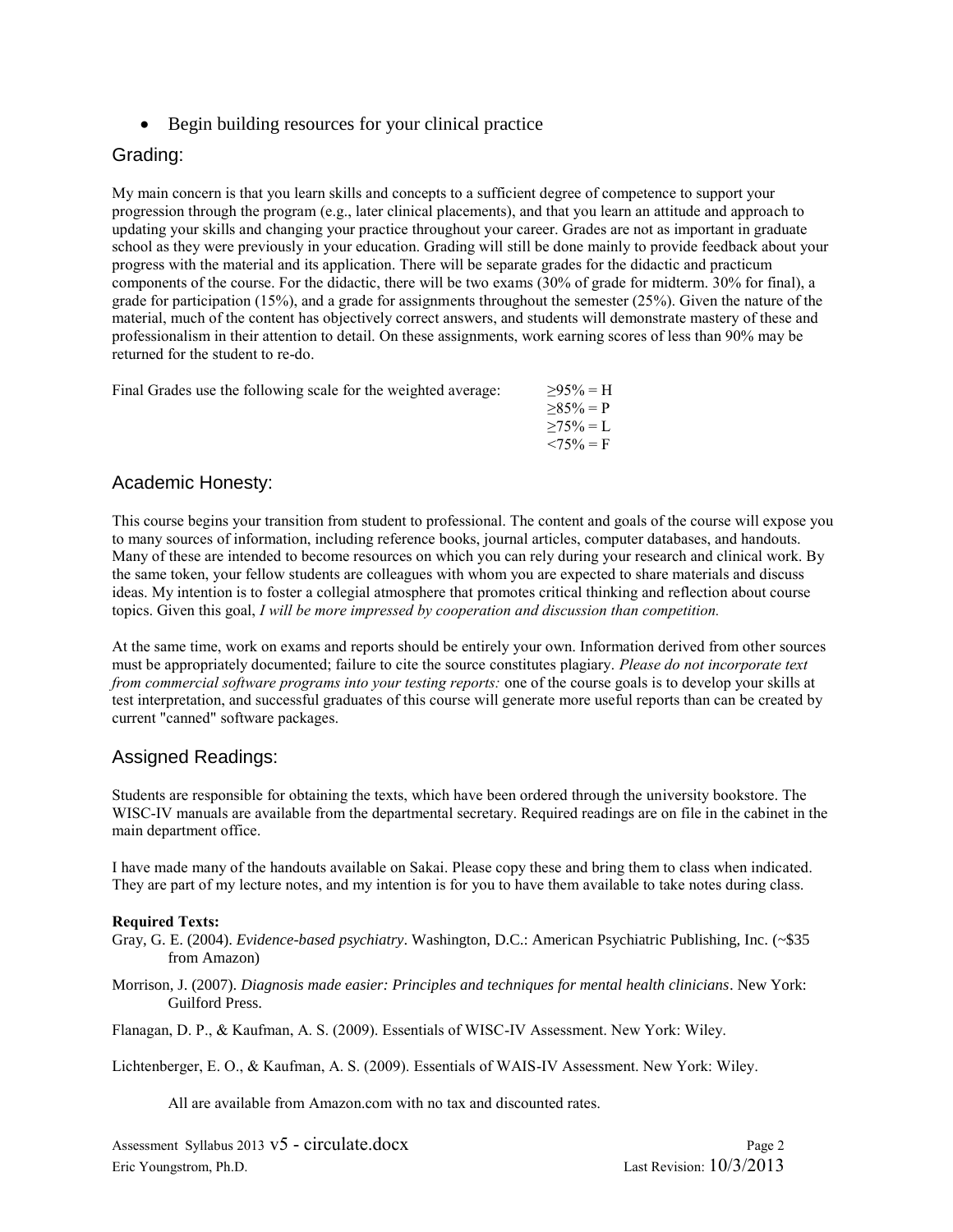#### Week 1 **Introduction of Evidence-Based Assessment**

- 8/21 *Evidence-Based Assessment – Psychology's Perspective*
	- Buros, O.K. (1965). "Why People Like Bad Tests…" In O.K. Buros (Ed.), The mental measurements yearbooks  $(6^{th}$  ed.) (p. xxii). Lincoln, NE: University of Nebraska Press.
	- Hunsley, J., & Mash, E. J. (2007). Evidence-based assessment. *Annual Review of Clinical Psychology, 3,* 29-51. doi: 10.1146/annurev.clinpsy.3.022806.091419
	- Gray, G. E. (2004). *Evidence-based psychiatry*. Washington, D.C.: American Psychiatric Publishing, Inc. Read Chapters 1-4 (through p. 46). (These are up on Sakai so that you have access before the book arrives)
	- Youngstrom, E. A. (2013). Future directions in psychological assessment: Combining Evidence-Based Medicine innovations with psychology's historical strengths to enhance utility. *Journal of Clinical Child & Adolescent Psychology, 42,* 139-159. doi: 10.1080/15374416.2012.736358

### *Reliability and Validity*

- Kraemer, H. C., Lowe, K. K., & Kupfer, D. J. (2005). To Your Health: How to Understand What Research Tells Us about Risk. New York: Oxford University Press. Read chapter on Reliability & Validity.
- Streiner, D. L., & Norman, G. R. (1995). *Health Measurement Scales: A Practical Guide to their Development and Use (2nd ed.)*. New York: Oxford University Press. Read chapters on Reliability and Validity

Homework: **Assignment 1** (Due in class the following week): Complete Family Assessment Device and Genogram about self

#### Week 2 **Developmental History**

8/28

### Handout: Developmental History  $-A$  lifespan perspective on understanding the presenting problem

### **Assessment of Family Structure and Functioning**

Emery, R. (1993). Family conflicts and their developmental implications: A conceptual analysis of meanings for the structure of relationships. In W. Hartup  $\& C$ . Shantz (Eds.), Family conflicts (pp. 270-298).

McGoldrick, M., & Gerson, R. (1985). Genograms in family assessment. New York: Norton. Read chapters 1, 2, 4.

 $\Box$  Homework Assignment 1 due in class: Bring completed & scored FAD and genogram to class.

### **Assignment 2** (Due on week of January 27):

Pick an Evidence Based Assessment article from the Psychological Assessment 2005 special section (adult articles) or the Journal of Clinical Child and Adolescent Psychology 2005 special section (child articles). The article should be one of the "content" articles, not one of the commentaries. Critically Appraise the Topic using the criteria from Gray (2004) p. 95 (systematic reviews), p. 109 (evidence-based practice guidelines), p. 112 (clinical practice guideline), and p. 134 (studies of diagnostic accuracy). There will be some redundancy in the criteria across the four tables, and not all of them will be equally appropriate to each of the review articles. However, the exercise will reveal a lot about the points of contact and difference between the psychology versus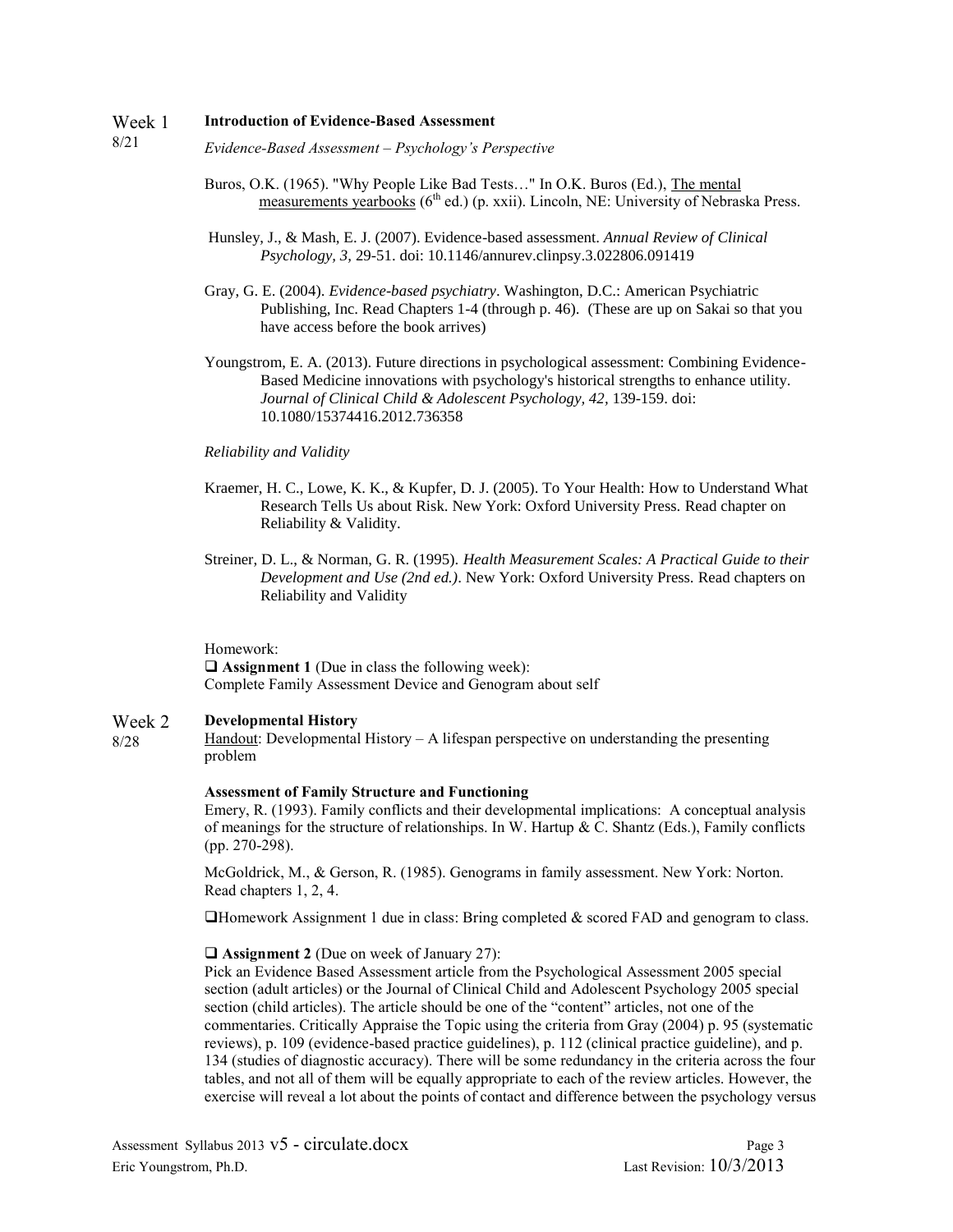medical approaches to "evidence based" assessment. What would be your first choice tool for making the diagnosis? What would be your first choice for measuring outcome?

Reading for Lab

Read:

(\*Definitely do these readings before attempting your first practice administration!): Adult: Lichtenberger & Kaufman (L&K) Chapter  $2 -$  How to Administer the WAIS-IV

Child: Flanagan & Kaufman (F&K) Chapter 2 – How to Administer the WISC-IV

#### Week 3 **Direct Observation, Behavioral Assessment, Mental Status Exam**

9/4

Shapiro, E. S., & Skinner, C. H. (1990). Principles of behavioral assessment. In C. R. Reynolds & R. W. Kamphaus (Eds.), *Handbook of Psychological and Educational Assessment of Children: Personality, Behavior, and Context* (Vol. 2, pp. 343-363). New York: Guilford.

Vollmer, T. R., & Northup, J. (1996). Some implications of functional analysis for school psychology. *School Psychology Quarterly, 11*, 76-92.

### **Test Session Behavior**

Glutting, J. J., Youngstrom, E. A., Oakland, T., & Watkins, M. W. (1996). Situational specificity and generality of test behaviors for samples of normal and referred children. School Psychology Review, 25, 94-107.

### **Reading for Lab:**

Adult: Lichtenberger & Kaufman (L&K) Chapter 3 – How to Score the WAIS-IV

Child: Flanagan & Kaufman (F&K) Chapter 3 – How to Score the WISC-IV

### **Mental Status Examination**

Morrison Ch. 10, pp. 116-123.

#### Week 4 **Cognitive Assessment – Measuring abilities across developmental lifespan**

9/11

Adult: Lichtenberger & Kaufman (L&K) Chapter 1 – Introduction

Child: Flanagan & Kaufman (F&K) Chapter 1 – Introduction

Factor Structure of Intelligence Tests

Skim: Frazier, T. W., & Youngstrom, E. A. (2007). Historical increase in the number of factors measured by commercial tests of cognitive ability: Are we overfactoring? *Intelligence, 35,* 169-182.

*Note that Sakai has folders for WISC-IV and WAIS-III with chapters from Sattler for your reference.* 

#### Week 5 **Scoring and Interpreting a Wechsler Intelligence Test**

9/18

*KISSES Model*

Read:

Canivez, G. L. (2013). Psychometric versus actuarial interpretation of intelligence and related aptitude batteries. In D. H. Saklofske, V. L. Schwean & C. R. Reynolds (Eds.), *The Oxford Handbook of Child Psychological Assessments* (pp. 84-112). New York: Oxford University Press.

Glutting, J. J., Watkins, M., & Youngstrom, E. A. (2003). Multifactored and cross-battery assessments: are they worth the effort? In C. R. Reynolds & R. Kamphaus (Eds.), Handbook of psychological and educational assessment of children (2nd ed.). New York: Guilford Press.

Assessment Syllabus 2013 v5 - circulate.docx Page 4 Eric Youngstrom, Ph.D. Last Revision: 10/3/2013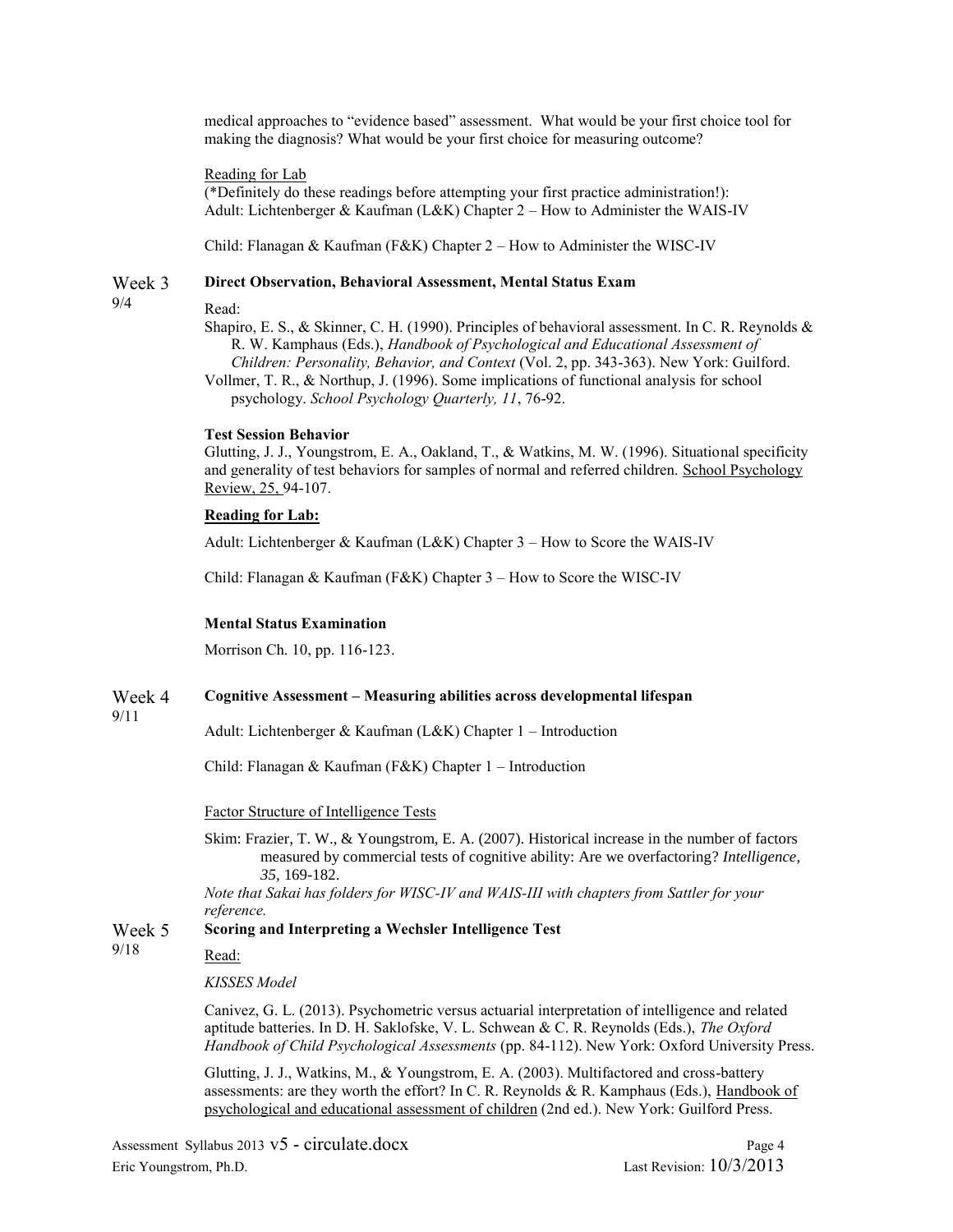*Read this and L&K Chapter 5 together.*

Watkins, M. W., & Smith, L. G. (2013). Long-term stability of the Wechsler Intelligence Scale for Children-Fourth Edition. *Psychological Assessment, 25,* 477-483. doi: 10.1037/a0031653

Skim: Macmann, G. M., & Barnett, D. W. (1997). Myth of the master detective: Reliability of interpretations for Kaufman's "intelligent testing" approach to the WISC-III. School Psychology Quarterly, 12, 197-234. *More point-counterpoint with Kaufman*.

*"Intelligent Testing/Essentials" Model*

L& K Chapter 5 – How to Interpret the WAIS-IV: Step-by-Step (Note that both adult and child will read this – the treatment is more concise than the version in the WISC-IV book, and the conceptual issues are the same).

#### Week 6 **Assessment with ethnic minority clients**

Frisby, C. L. (1999). Straight talk about cognitive assessment and diversity. School Psychology Quarterly, 14, 195-207.

Braden, J. P. (1999). Straight talk about assessment and diversity: What do we know? School Psychology Quarterly, 14, 343-355.

The Frisby piece introduces a special section of the journal, and the Braden piece closes it. Please also scan list of Supplemental Readings on the topic of *"Culture, Test Bias and Assessment of Ethnic Minority Children"*

*Show & Tell: DIF Analyses.*

*Discussion of Ethical Considerations for Test Selection and Interpretation with Clients from Minorities*

### **Sattler Ch. 19 & 20 – Assessment with Minorities**

**Ch. 6 of old WIAT Manual.** This discusses interpretation and discrepancy analysis. The material is not covered in as much detail in the newer versions. We will use it to introduce the ideas of regression, prediction, and regression to the mean.

### Week 7 10/2 **Developmentally Appropriate Interviews:**

### Read:

9/25

- Welsh, J.A., & Bierman, K. L. (2003). Using the clinical interview to assess children's interpersonal reasoning and emotional understanding. In C. R. Reynolds & R. W. Kamphaus (Eds.), Handbook of Psychological and Educational Assessment of Children: Personality, Behavior, and Context  $(2^{nd}$  ed.) (Vol. 2, pp. 219-234). New York: Guilford. Please skim, especially content that seems similar to Clinical Interviewing; focus on tables and specific techniques.
- Rettew, D. C., Lynch, A. D., Achenbach, T. M., Dumenci, L., & Ivanova, M. Y. (2009). Metaanalyses of agreement between diagnoses made from clinical evaluations and standardized diagnostic interviews. *Int J Methods Psychiatr Res, 18*, 169-184.
- Sheehan, D. V., Lecrubier, Y., Sheehan, K. H., Amorim, P., Janavs, J., Weiller, E., et al. (1998). The Mini-International Neuropsychiatric Interview (M.I.N.I.): the development and validation of a structured diagnostic psychiatric interview for DSM-IV and ICD-10. *The Journal of Clinical Psychiatry, 59* Suppl 20, 22-33;quiz 34-57.

Read Morrison pp. 1-84 (required text – not on Sakai)

#### Week 8 **Self Report Rating Scales**

10/9

Assessment Syllabus 2013 v5 - circulate.docx Page 5 Eric Youngstrom, Ph.D. Last Revision: 10/3/2013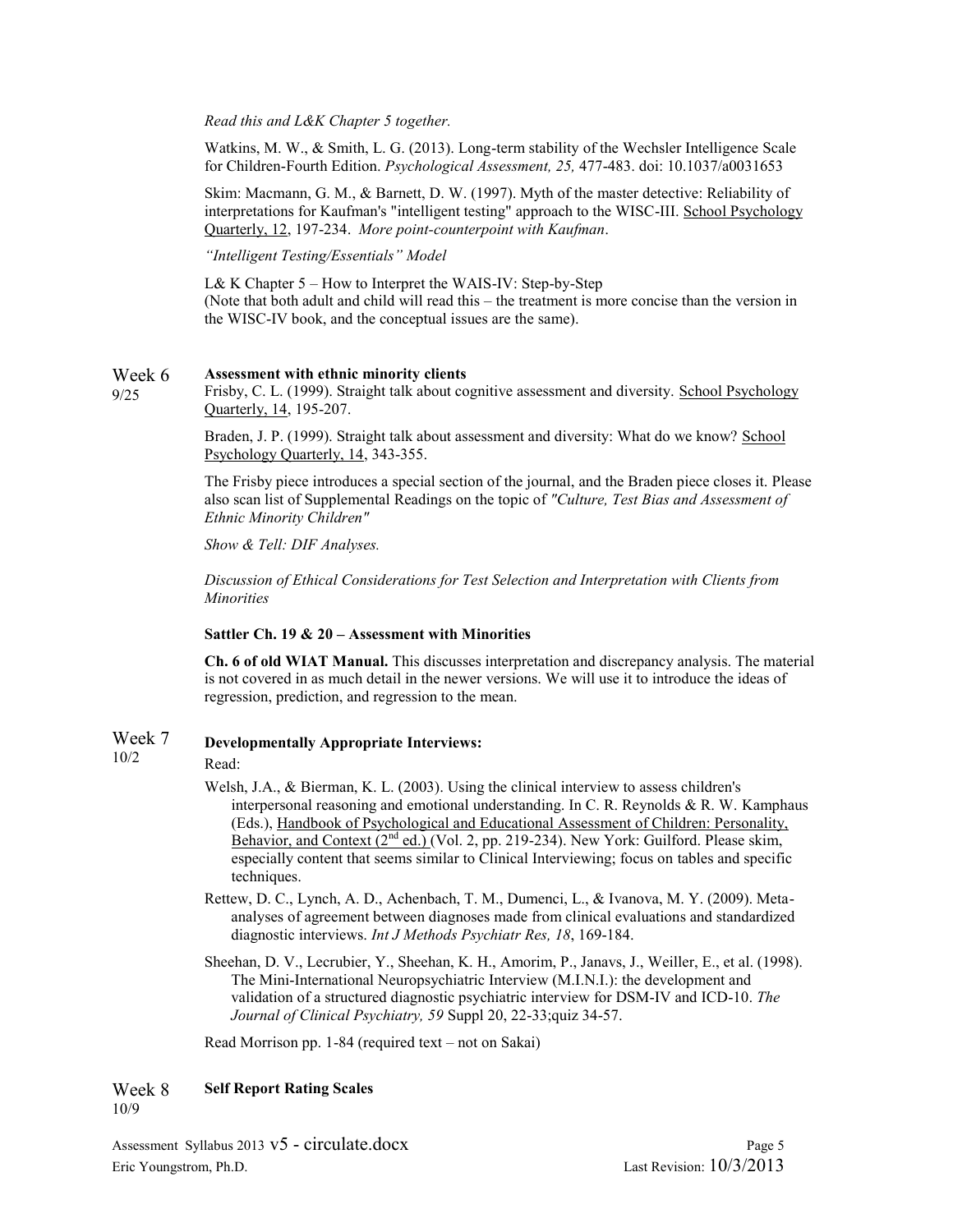- Read: Jensen, B. J., & Haynes, S. N. (1986). Self-Report Questionnaires and Inventories. In A. R. Ciminero, K. S. Calhoun, & H. E. Adams (Eds.), Handbook of behavioral assessment (pp. 150-175). New York: Wiley.
- Brooks, S. J., & Kutcher, S. (2001). Diagnosis and measurement of adolescent depression: a review of commonly utilized instruments. *Journal of child and adolescent psychopharmacology, 11*, 341-376.
- Nezu, A. M., Ronan, G. F., Meadows, E. A., & McClure, K. S. (2000). Practitioner's Guide To Empirically Based Measures of Depression. New York: Kluwer Academic/ Plenum Publishers. Read Chapter 3.
- Read: ROC Analyses Handout
- Youngstrom, (2013). A primer on receiver operating characteristic analysis: We are ready to ROC. *Journal of Pediatric Psychology.*

Jensen & Haynes is an older article, but it provides helpful discussion about the shortcomings of self-report measures. The Brooks & Kutcher reading is a typical review of tests; skim it to get a sense about the relative merits of the tests and also to gain an impression of how tests are typically reviewed. The Youngstrom ROC Primer provides an example of a "thorough" work-up of an instrument, including diagnostic efficiency statistics.

#### Week 9 **Diagnostic Decision-Making**

- 10/16 Read Chapter 8, Diagnostic Tests from Gray, G. E. (2004). *Evidence-based psychiatry*. Washington, D.C.: American Psychiatric Publishing, Inc.
	- Youngstrom, E. A., Jenkins, M. M., Jensen-Doss, A., & Youngstrom, J. K. (2012). Evidencebased assessment strategies for pediatric bipolar disorder. *Israel Journal of Psychiatry & Related Sciences, 49,* 15-27. (This is going to remind you a lot of the 2013 JCCAP article! $\circledcirc$ )
	- Frazier, T. W., & Youngstrom, E. A. (2006). Evidence Based Assessment of Attention-Deficit/Hyperactivity Disorder: Using multiple sources of information. *Journal of the American Academy of Child & Adolescent Psychiatry, 45*, 614-620.

Homework (due in class): Bring nomogram homework to class.

#### Week 10 **Exam 1**

## 10/23

#### Week 11 **Pulling It Together: Synthesizing Data and Generating Feedback & Recommendations**

10/30 Watkins, M. (2010). Writing psychological reports. Waco, TX: Baylor. Unpublished manuscript.

Sattler, J.M. (2001). Chapter 21: Report Writing, pp. 676-736.

Clifft, M. A. (1986). Writing about psychiatric patients: Guidelines for disguising case material. Bulletin of the Menninger Clinic, 50, 511-524.

Review of Ethics of Test Security, Administration, and Scoring; discussion of ethics around releasing report and feedback.

Homework (due in class): Critique sample report in light of readings. Note at least 3 strengths and 5 areas for improvement.

#### Week 12 **Behavioral Checklists and Issues of Cross-Informant Agreement**

11/6 **– Now Generalized from Childhood to Late Life**

> McConaughy, S. H. (1993). Advances in empirically based assessment of children's behavioral and emotional problems. *School Psychology Review, 22,* 285-307.

> McDermott, P. A. (1993). National Profiles in Youth Psychopathology: Manual of Adjustment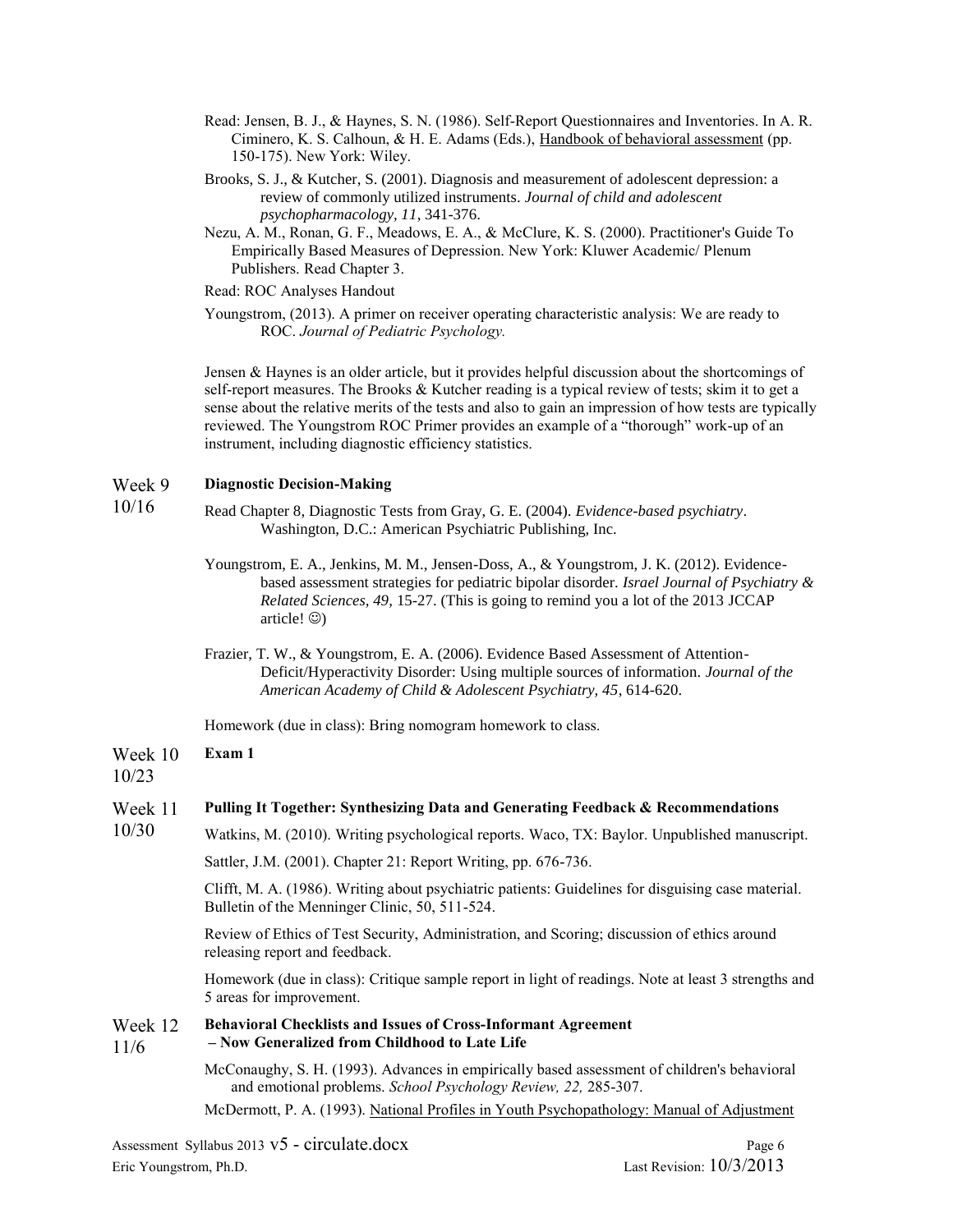Scales for Children and Adolescents. Philadelphia: Edumetric and Clinical Science. *Only need to* r*ead introduction.*

Achenbach, T. M., Krukowski, R. A., Dumenci, L., & Ivanova, M. Y. (2005). Assessment of adult psychopathology: meta-analyses and implications of cross-informant correlations. *Psychological bulletin, 131*, 361-382.

### Software:

*Achenbach Data Manager (ADM) for scoring the CBCL, TRF, YSR*

#### Week 13 **Clinically Significant Change**

11/13 Jacobson, N. S., Roberts, L. J., Berns, S. B., & McGlinchey, J. B. (1999). Methods for Defining and Determining the Clinical Significance of Treatment Effects: Description, Application, and Alternatives. *Journal of Consulting and Clinical Psychology, 67,* 300-307.

> Kazdin, A. E. (1999). The meanings and measurement of clinical significance. *Journal of Consulting and Clinical Psychology, 67,* 332-339.

Evans, S. W., & Youngstrom, E. A. (2006). Evidence Based Assessment of Attention-Deficit Hyperactivity Disorder: Measuring Outcomes. *Journal of the American Academy of Child and Adolescent Psychiatry, 45,* 1132-1137.

Streiner & Norman (1995) Chapter 11: Measuring Change.

### **Process Measures**

### Daily report cards

See Pelham handout on Sakai, and also supplemental examples

#### Week 14 **Empirically Supported Assessment:**

11/20 Dawes, R. M., Faust, D., & Meehl, P. E. (1989). Clinical versus actuarial judgment. *Science, 243*, 1668-1674.

> Davidow, J., & Levinson, E. M. (1993). Heuristic principles and cognitive bias in decision making: Implications for assessment in school psychology. Psychology in the Schools, 30, 351- 361.

Meehl, P. E. (1997). Credentialed persons, credentialed knowledge. Clinical Psychology: Science and Practice, 4, 91-98.

Ãegisdottir, S., White, M. J., Spengler, P. M., Maugherman, A. S., Anderson, L. A., Cook, R. S., et al. (2006). The Meta-Analysis of Clinical Judgment Project: Fifty-Six Years of Accumulated Research on Clinical Versus Statistical Prediction. *The Counseling Psychologist, 34*, 341-382.

Youngstrom, E.A., & Frazier, T.W. (2013). Evidence-based strategies for the assessment of developmental psychopathology: Measuring prediction, prescription, and process. In Miklowitz, D., & Craighead, W.E. (Eds.), *Psychopathology (2nd Ed.).* New York: Wiley.

### 11/27 **Thanksgiving – No Class; Happy chillaxing!**

Week 15 12/4 Exam 2; Portfolios Due; Lab Report/Exam Due